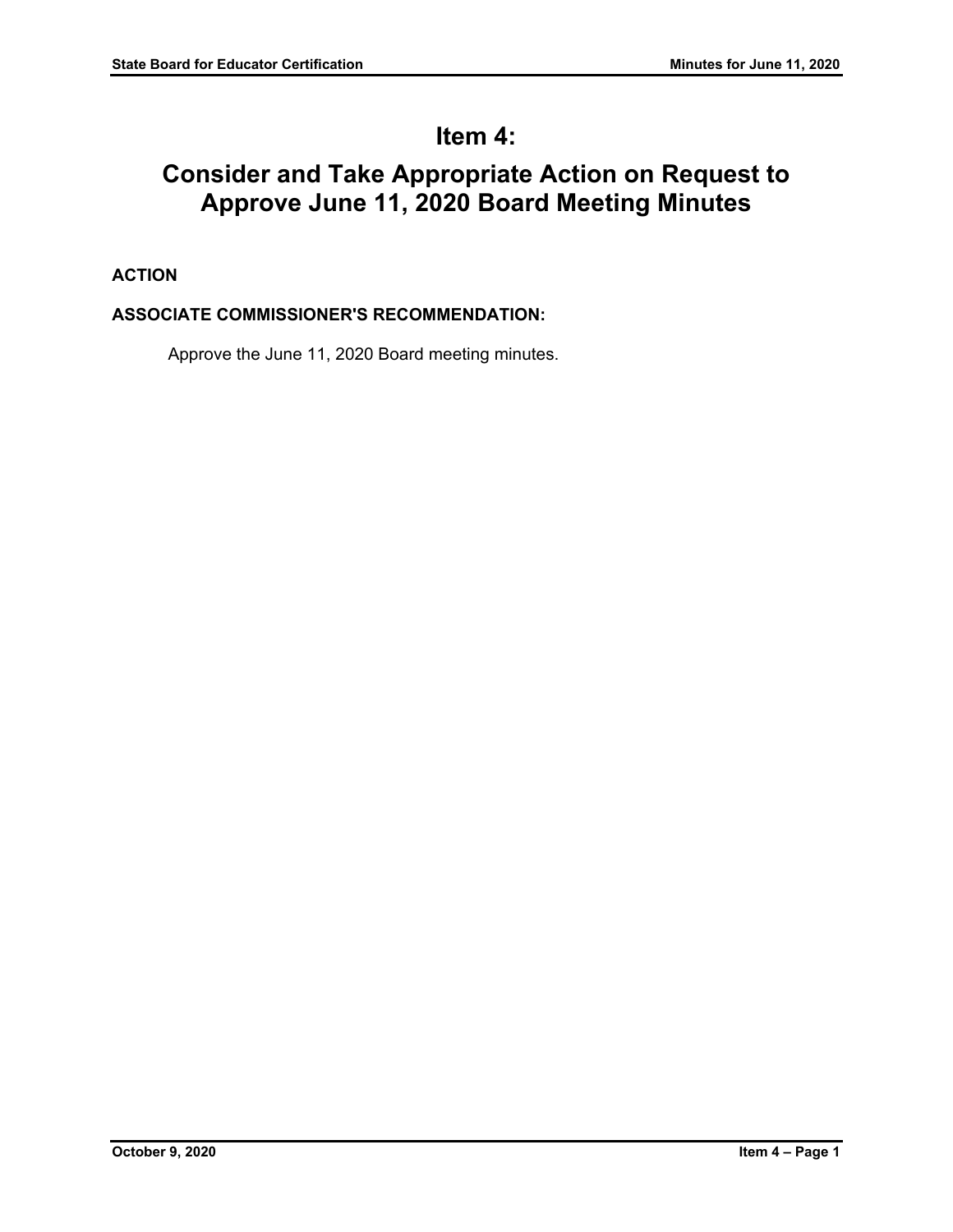# **STATE BOARD FOR EDUCATOR CERTIFICATION MEETING AGENDA**

## **JUNE 11, 2020 AT 1:30 PM**

**VIRTUAL MEETING (LIVESTREAM ON [ADMINMONITOR.COM\)](http://www.adminmonitor.com/tx/tea/)**

**The Board will meet virtually and after determining the presence of a quorum, deliberate and possibly take formal action, including emergency action, on any of the following agenda items:**

**Information regarding registering for public comment can be found at: [https://tea.texas.gov/about-tea/leadership/state-board-for-educator-certification/sbec](https://nam10.safelinks.protection.outlook.com/?url=https%3A%2F%2Ftea.texas.gov%2Fabout-tea%2Fleadership%2Fstate-board-for-educator-certification%2Fsbec-meetings&data=02%7C01%7CKatelin.Allen%40tea.texas.gov%7C33f09bed51314321053e08d7e6d36cb5%7C65d6b3c3723648189613248dbd713a6f%7C0%7C0%7C637231668044732631&sdata=p8LIEPR4IIZEJnEdirrTXTHGHIbtX2MWtvumJv7Tzho%3D&reserved=0)[meetings](https://nam10.safelinks.protection.outlook.com/?url=https%3A%2F%2Ftea.texas.gov%2Fabout-tea%2Fleadership%2Fstate-board-for-educator-certification%2Fsbec-meetings&data=02%7C01%7CKatelin.Allen%40tea.texas.gov%7C33f09bed51314321053e08d7e6d36cb5%7C65d6b3c3723648189613248dbd713a6f%7C0%7C0%7C637231668044732631&sdata=p8LIEPR4IIZEJnEdirrTXTHGHIbtX2MWtvumJv7Tzho%3D&reserved=0)**

#### **Moment of Silence**

#### **Pledge of Allegiance**

#### **1. Call to Order**

The State Board for Educator Certification (SBEC) convened its virtual meeting at 1:32 PM on Thursday, June 11, 2020 via Zoom Meetings.

Present: Ms. Rohanna Brooks-Sykes, Dr. Arturo Cavazos, Mr. Tommy Coleman, Ms. Julia Dvorak, Dr. John Kelly, Dr. Andrew Lofters, Ms. Courtney MacDonald, Ms. Sandie Mullins, Ms. Kelvey Oeser, Mr. Jose Rodriguez, Ms. Jean Streepey, and Dr. Laurie Turner.

Absent: Dr. Edward Hill, Ms. Shareefah Mason, and Mr. Carlos Villagrana.

## **2. Public Comment**

*The Board shall allocate up to thirty (30) minutes at the beginning of each regularly scheduled meeting of the full Board for public comment on non-agenda and consent agenda items. In accordance with SBEC Board Operating Policies and Procedures, late registration for providing oral or written comment will be accepted up to 30 minutes prior to the beginning of the Board meeting.*

## **DISCUSSION AND ACTION**

### **3. Consider and Take Appropriate Action on Proposed Amendment to 19 TAC Chapter 228, Requirements for Educator Preparation Programs, §228.1, General Provisions**

Dr. Olofson presented this item to the Board. He explained components of educator preparation, including clinical experiences and formal observations, and how they may be impacted by schools adapting in the upcoming school year. He shared the impact of waivers issued by the Governor's office to provide flexibility for candidates completing clinical experiences, and that the proposed amendment would allow for continued flexibility for candidates and EPPs with regard to clinical experiences, field-based experiences, and